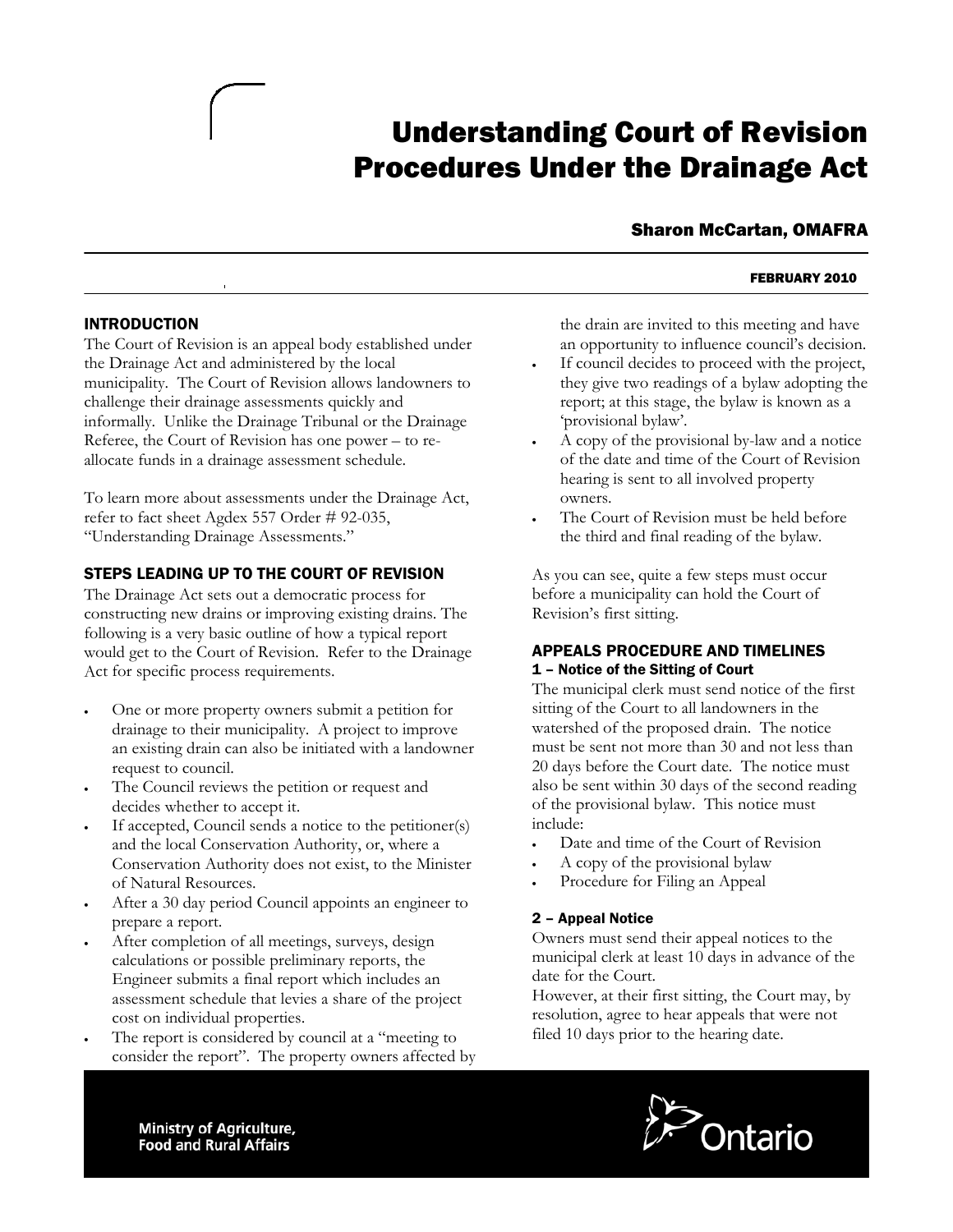#### 3 – Hearing

The municipality holds the hearing. For more detail on how to run a Court of Revision hearing, refer to Suggested Procedure," below. "

#### 4 – Appeals from the Court of Revision

the pronouncement of the Court of Revision's decision. All decisions made can be appealed to the Agriculture, Food and Rural Affairs Appeal Tribunal within 21 days of

#### 5 – Authorizing Bylaw

mustpass between mailing the notice of the Court's first landowners file appeals, the process will likely take longer. After all assessment appeals to the Court of Revision, Tribunal or Referee are exhausted, Council gives third reading to the authorizing bylaw. Due to the appeals process, 40 days is the minimum amount of time that sitting, to giving the by-law its third reading. If

#### THE ROLE OF THE CLERK

- In the municipal clerk receives all notices of appeal to the Court of Revision.
- the amount of the assessment and a summary of the In advance of the Court of Revision hearing, the clerk should make a list of all appeals specifically listing the name of the appellant, the property of the appellant, grounds for the appeal
- this reduction to a property whose owner is not in schedules a second sitting of the Court and notifies all If the Court of Revision is considering the reduction of a property assessment and is considering adding attendance, the court must adjourn. The clerk property owners affected by the reduction.
- The clerk also alters any assessments changed by the Court and amends the provisional bylaw.

#### THE ROLE OF THE MEMBERS OF THE COURT OF **REVISION**

- Members of the Court may hear appeals on three grounds:
	- 1) Land or road has been assessed too high or low.
	- 2) Land or road should have been assessed but has not.
	- 3) Due consideration has not been given to the land's use.
- comply with the *Statutory Powers Procedure Act*, and they The members of Court must hear these appeals and decide whether they are valid. The members must must conduct themselves fairly and without bias.
- In The Court only has authority to change the schedule the report back to the engineer for modifications. of assessments; they cannot make changes to the technical aspects of the report and they cannot refer
- same, which means that if the Court reduces Total costs of the project must remain the an assessment, the Court re-allocates the shortfall among other assessed property owners.
- adjourn and send notice to assessed property owners who were not at the Court of Revision at the time of the re-allocation. This allows the re-assessed landowners to appeal their If the Court is considering adding to the assessment of one or more properties whose owners are not in attendance, the Court must new assessments.

#### THE ROLE OF THE APPELLANT

- their lands is too low, that land should have been assessed but has not, or that If a landowner feels an assessment against consideration has not been given to land use, they can file an appeal with the Court of Revision.
- Appeals must be filed with the clerk at least 10 days before the date of the Court of Revision.
- If a landowner wishes to appeal, but misses the date for filing the appeal, they can appear at the first sitting of the Court of Revision and request to have their appeal heard.
- appellants will be read out and the Engineer will give evidence. When his or her time to At the sitting of the Court, the list of present their case comes, the appellant must explain their reasons for appealing the assessment schedule.
- days to appeal this decision to the Agriculture, Food and Rural Affairs Appeal Tribunal and After the Court of Revision pronounces their decision, affected property owners have 21 the Tribunal's decision on this appeal is final.

#### COMPOSITION OF THE COURT OF REVISION

- If a drainage works only affects the initiating council appoints 3 to 5 members to make up municipality, the initiating municipality's the Court of Revision.
- municipality appoints two members of the Court; and every other involved municipality appoints one person to be a member. One of the members appointed by the initiating If a drainage works affects two or more municipalities, the council of the initiating

2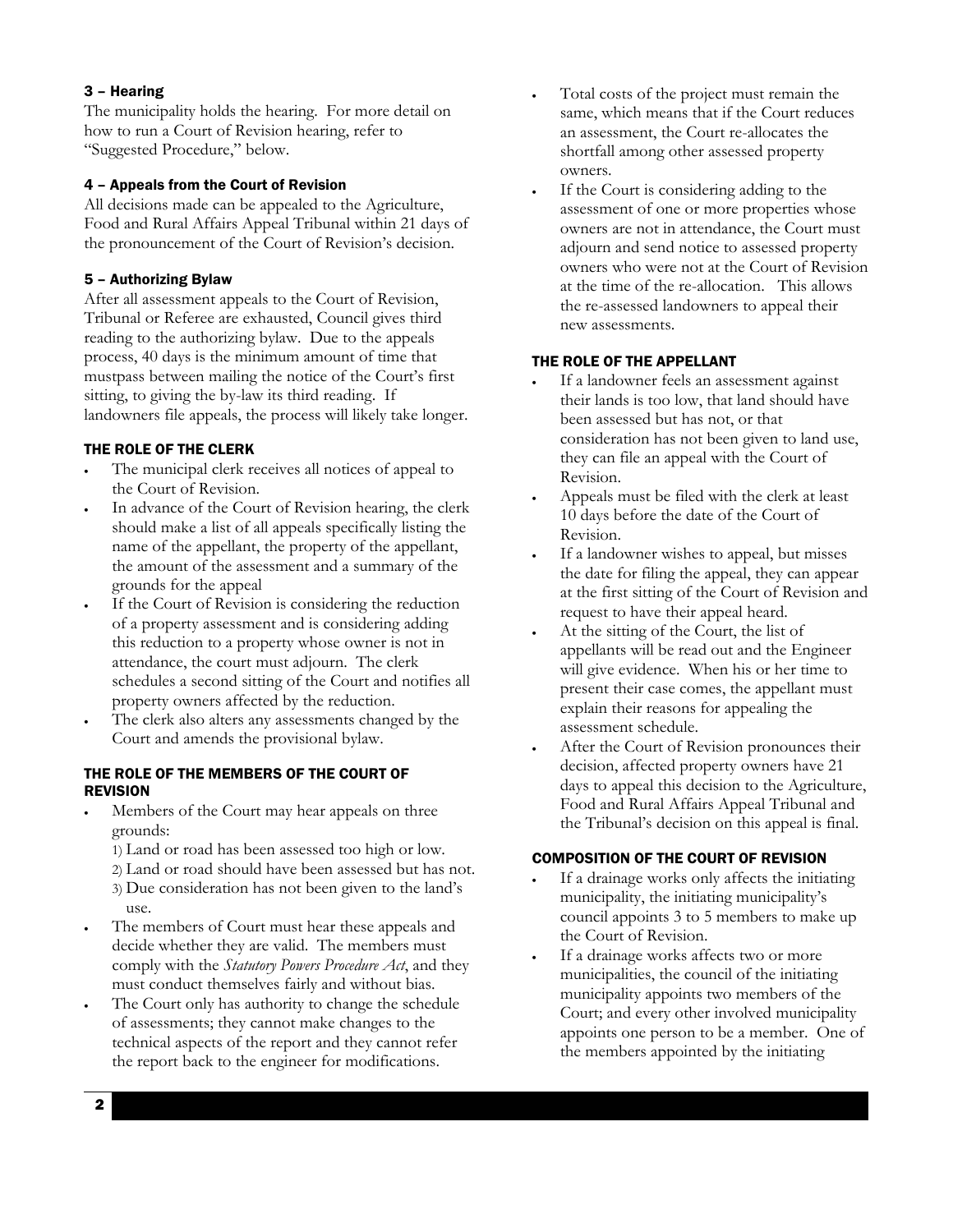municipality is the chair of the Court of Revision.

- the individual must be eligible to seek election as a To be eligible to sit as a Court of Revision member, member of council.
- Members of council may be appointed as members of the Court. However, the two roles must be kept the Court of Revision, they must close the Court, then open a new council meeting. separate – if a council member wishes to hear information or pass resolutions outside of the scope of

## SUGGESTED PROCEDURE

- Opening of the Court of Revision
- Oaths
	- o Members may take an oath, but it is not legally required.
	- impartially, whether they declare this publicly as an Members are still legally required to act fairly and oath or not.
- Order of Appeals
	- o The appeals and the order in which they will be held are read out.
- Engineer Gives Evidence
	- each appeal before the Court, per s. 55 of the Act. The engineer gives his or her evidence regarding
- Appellants Present their Case
	- land was improperly assessed before the members The landowners orally make a case for why their of court.
	- o The engineer may rebut the landowner's case.
- Late Appeals
	- agree to entertain late appeals, per s. 52(2) of the o If the Court of Revision members choose, they Act.
- Deliberations
	- o The Court of Revision members should retreat to deliberate these appeals and make decisions in private.
	- o If court is considering reducing an assessment and allow them to appeal the change, then reconvene, adding it to a property whose owner is not present, then they must adjourn the Court of Revision, send notice to the absent parties to per s. 53 of the Act.
- e Court of Revision and Rendering a Closing th Decision
	- o The Court of Revision may give oral decisions on each appeal but this oral decision should be followed up with a decision in writing.
- Choosing which schedule to adopt
- o The Court of Revision should document version of the assessment schedule, or whether they chose to adopt the schedule as presented by the engineer. whether they decided to adopt an altered
- o A sample decision is included below.

## FURTHER INFORMATION Related Factsheets

Understanding Drainage Assessments, Agdex 557 Drainage Act Appeals, Agdex 557

#### Author Information

by Sharon McCartan, OMAFRA, Environmental Reviewed by Sid Vander Veen, Drainage Coordinator, and by Andy Kester, Drainage Inspector. These Court of Revision guidelines were authored Management Branch, Guelph, Ontario.

3